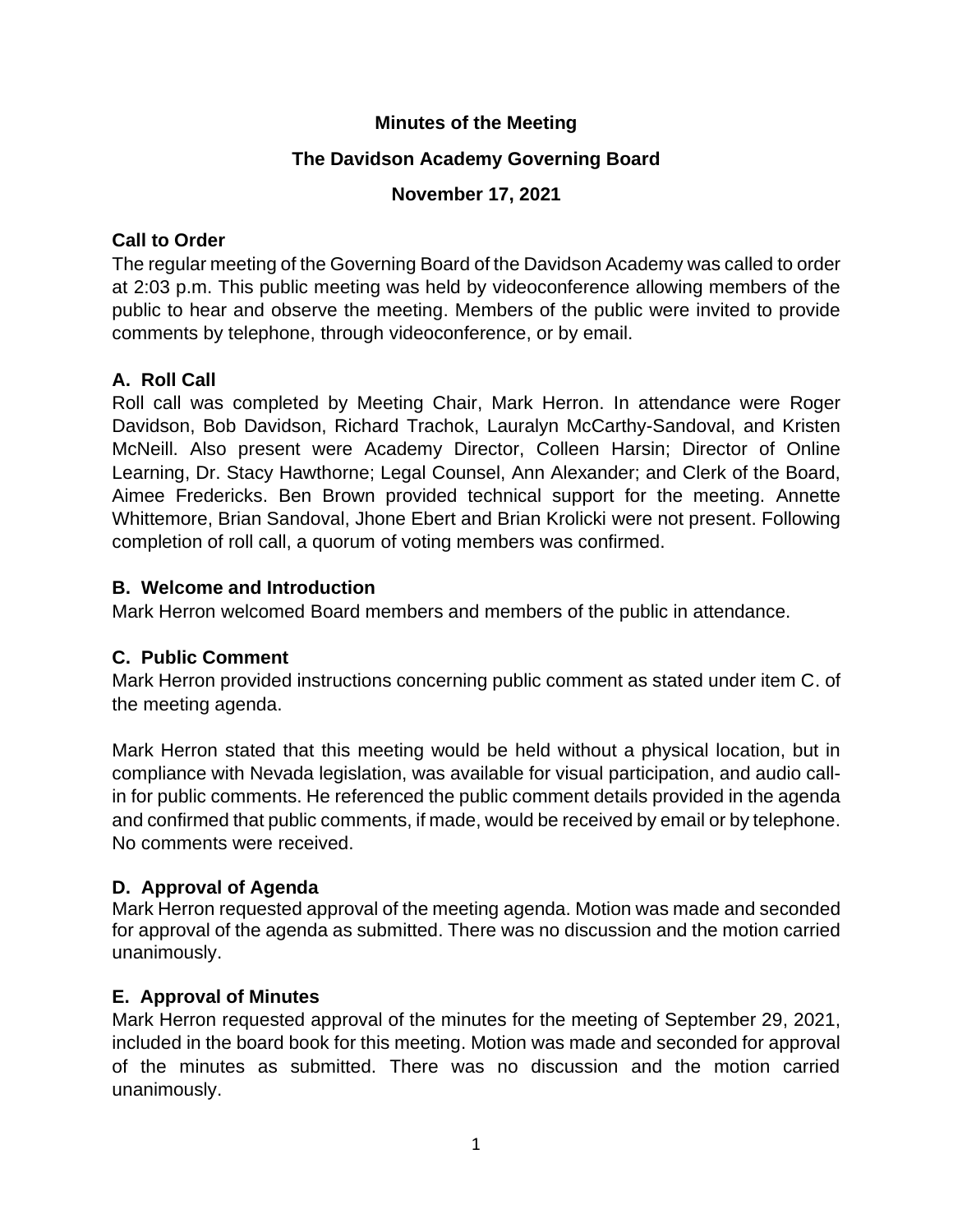#### **F. Reports**

1. Academy Director

a. General Program Updates

Colleen Harsin began her report with a summary of admissions for the Reno Campus. She confirmed that 142 students were currently enrolled for the 2021-22 school year. Thirty-six new students joined the academy for the current school year with 25 moving from out of state to attend. She advised that admissions for the 2022-23 school year may be challenged by the current housing market in the Reno-Tahoe area and that it could factor into decisions made by out-of-state families when they consider applying.

To date, one virtual tour and informational event for prospective students and families had been completed, with three more events planned through February. Eight applicants meeting eligibility criteria will participate in assessment in December, with approximately 200 applications in progress in varying stages of completion. Three Davidson Academy Online students are being assessed for transfer to in-person learning at the Reno campus. Other testing options, such as the SSAT, were added as accepted tests to accompany the written application, as obtaining standardized testing has been challenging for applicants over the last year due to COVID-19.

Ms. Harsin confirmed for the Board that \$15,000.00, an out of budget expense, had been spent on laptops for staff members. This was in response to COVID-19, with the interest of making remote instruction more accessible should the academy need to revert to online learning at any given time, as well as the need for teachers to change classrooms throughout each school day due to COVID-19 protocols, and thus not having access to a designated classroom and/or desktop computer.

Ms. Harsin referred Board members to Tab 2 of their board books for review of the updated school profile letter for the current school year. The letter includes information for both the Reno campus and Davidson Academy Online. Counselors from both campuses drafted information and updates, so that colleges have access to current details about the Davidson Academy.

Richard Trachok asked for an estimate of the capacity of the Reno campus. Ms. Harsin confirmed it had been discussed as about 200 people, but with that number of staff and students, the academy would likely need additional space due to the varied sizes of the classroom spaces. Bob Davidson suggested to the Board that it may be time to approach the University's president and provost concerning additional classroom space options.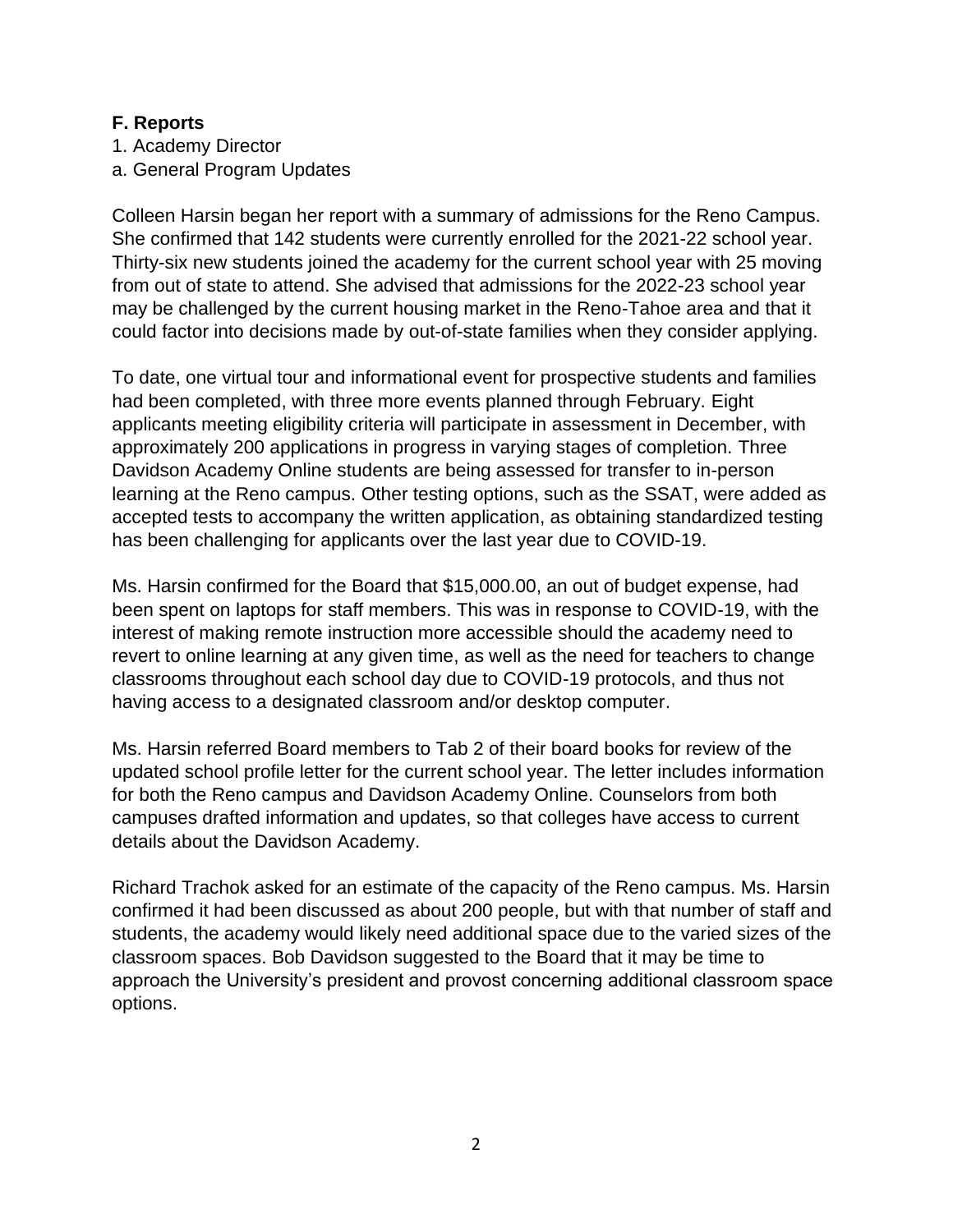- 2. Director of Online Learning
- a. General Program Updates

Dr. Stacy Hawthorne began her report by confirming that Davidson Academy Online received a \$10,000.00, grant from Future of Schools as recognition for its development of supports to foster student resilience. This accomplishment was reported in Nevada Today and covered by local station Channel 4 News.

Dr. Hawthorne referred Board members to a list of new courses to be offered through Davidson Academy Online in the spring of 2022. The online campus is in its second year of fielding a Speech and Debate team. This year the team took first and second place in a competition.

Richard Trachok asked how many graduates matriculate into the University of California system. To date, no Davidson Academy Online students have enrolled in a UC school. Ten students are slated for graduation in spring 2022.

Lauralyn McCarthy-Sandoval commented about students moving to in-person learning and that she would start the conversation with the University of Nevada, Reno, about more instructional space for the Reno campus.

#### 3. Media and Outreach

Dr. Hawthorne provided a summary of media placement and outreach events for the Davidson Academy. An academy student was a semi-finalist for the Coca Cola scholarship. AP news featured quotes from Dr. Hawthorne in a national article about the state of gifted education. Davidson Academy Online received a \$10,000.00 grant from Future of Schools for development programs relating to student resilience. Davidson Academy was named a top school in the state of Nevada by 24/7 Wallstreet. Colleen Harsin was featured in Work-Live-Play on local Channel 8 KOLO News.

The Davidson Academy's newsletter webpage, which has been averaging 55 visitors a month, saw an increase to 205 visitors in October. The new Academy website is helping increase the digital presence of Davidson, as we are continuing to gain rankings for key word and search terms relevant to gifted education. Open houses and outreach including in-person recruiting will be starting again soon.

#### **G. Public Comment**

There were no comments from the public at this time.